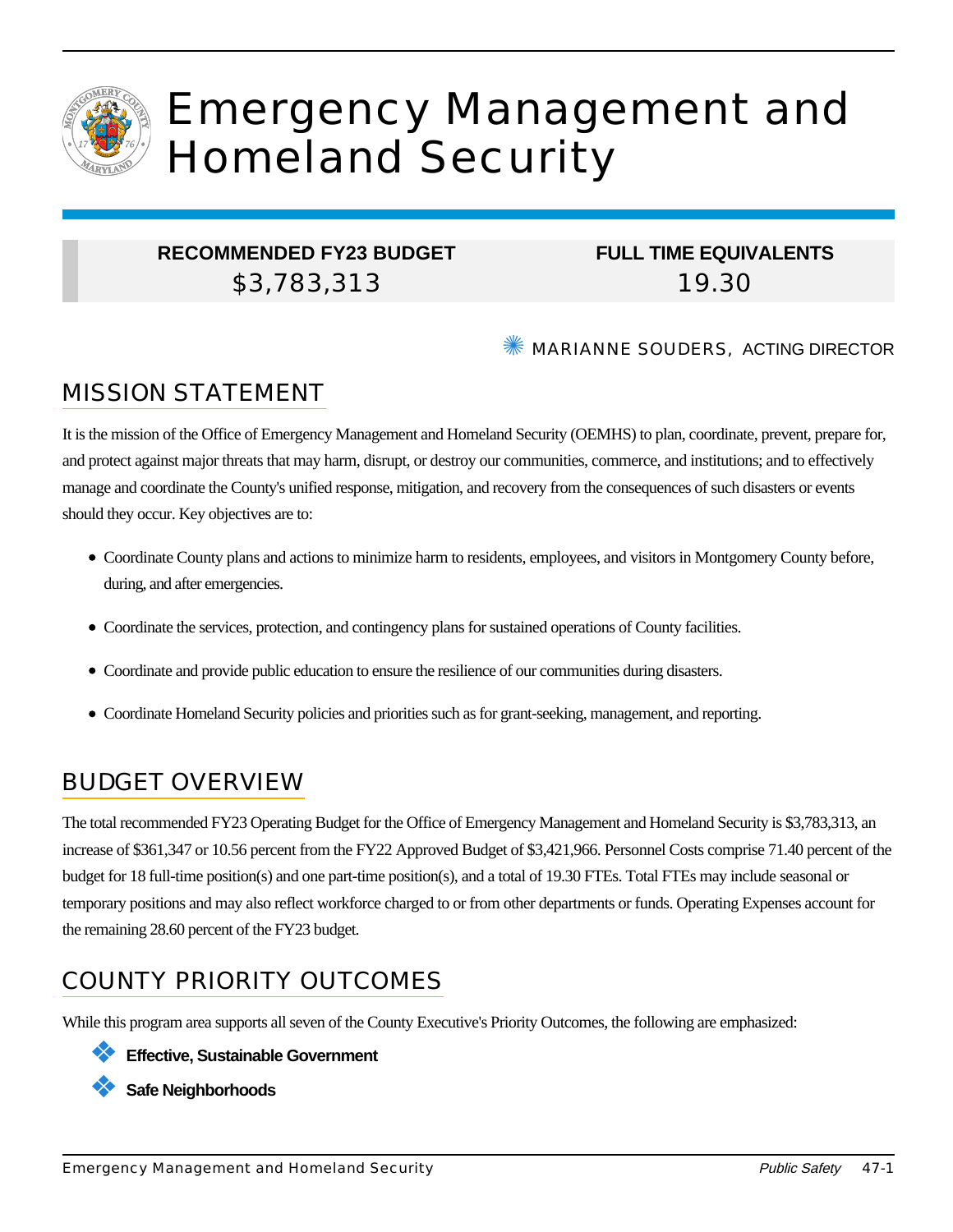# INITIATIVES

- ✪ Add funding for a Climate Adaption Manager who will provide targeted outreach and other educational opportunities for vulnerable communities within Montgomery County. This position will also coordinate the department's involvement in the County's Climate Initiative, and will provide specific guidance on mitigating heat island effects and flash flood occurrences.
- ✪ Provide \$800,000 in security grants to non-profit organizations in Montgomery County that have experienced or are at greater risk for experiencing hate crimes.
- ✪ Provided support to the County's COVID-19 vaccination clinics through management of logistics such as signage, traffic control and shuttle transportation and coordinate with the Department of Health and Human Services to develop the County's Test to Stay protocols for non-public schools in line with Maryland Department of Health guidance.
- Coordinated with emergency management planners across the National Capital Region on the Threat and Hazard Identification Risk Assessment, with regional public safety partners on a consequence management plan for the State of the Union, and with Prince George's County on the Maryland Emergency Response System.
- Coordinated with the Maryland Department of Housing and Community Development to open several disaster programs for eligible residents including Maryland Business Recovery Loan Program, Maryland Disaster Housing Assistance Program, and Maryland Disaster Relief Housing Program.
- ✪ Developed a climate action plan in partnership with the Department of Environmental Protection, Department of Transportation, and the County's Climate Officer. OEMHS' work has focused largely on climate adaptation, updating the Extreme Temperature plan, and mapping social vulnerability in the County to begin targeted outreach efforts.
- Coordinated and participated in a joint exercise with Fort Detrick's Forest Glen Annex, testing the emergency response procedure for a train derailment. The department also conducted the Capital Fortitude exercise which reviewed the county's medical supply distribution plan.

## INNOVATIONS AND PRODUCTIVITY IMPROVEMENTS

- ✹ The Office of Emergency Management and Homeland Security continues to build its Un-Manned Aircraft Systems program and currently has two licensed pilots along with two other pilots that will obtain their licensing. OEMHS conducts regular training to be able to deploy for damage assessment or in support of public safety agencies.
- ✹ Completed a series of workplace emergency preparedness videos to be used in County trainings.
- ✹ Coordinated with the Maryland Department of Emergency Management to establish a network of automated weather and environmental monitoring stations designed to observe mesoscale meteorological phenomena, such as dry lines, squall lines, and sea breezes.

## PROGRAM CONTACTS

Contact Michael Goldfarb of the Office of Emergency Management and Homeland Security at 240.777.2333 or Taman Morris of the Office of Management and Budget at 240.777.2771 for more information regarding this department's operating budget.

## PROGRAM PERFORMANCE MEASURES

Performance measures for this department are included below (where applicable), with multi-program measures displayed at the front of this section and program-specific measures shown with the relevant program. The FY22 estimates reflect funding based on the FY22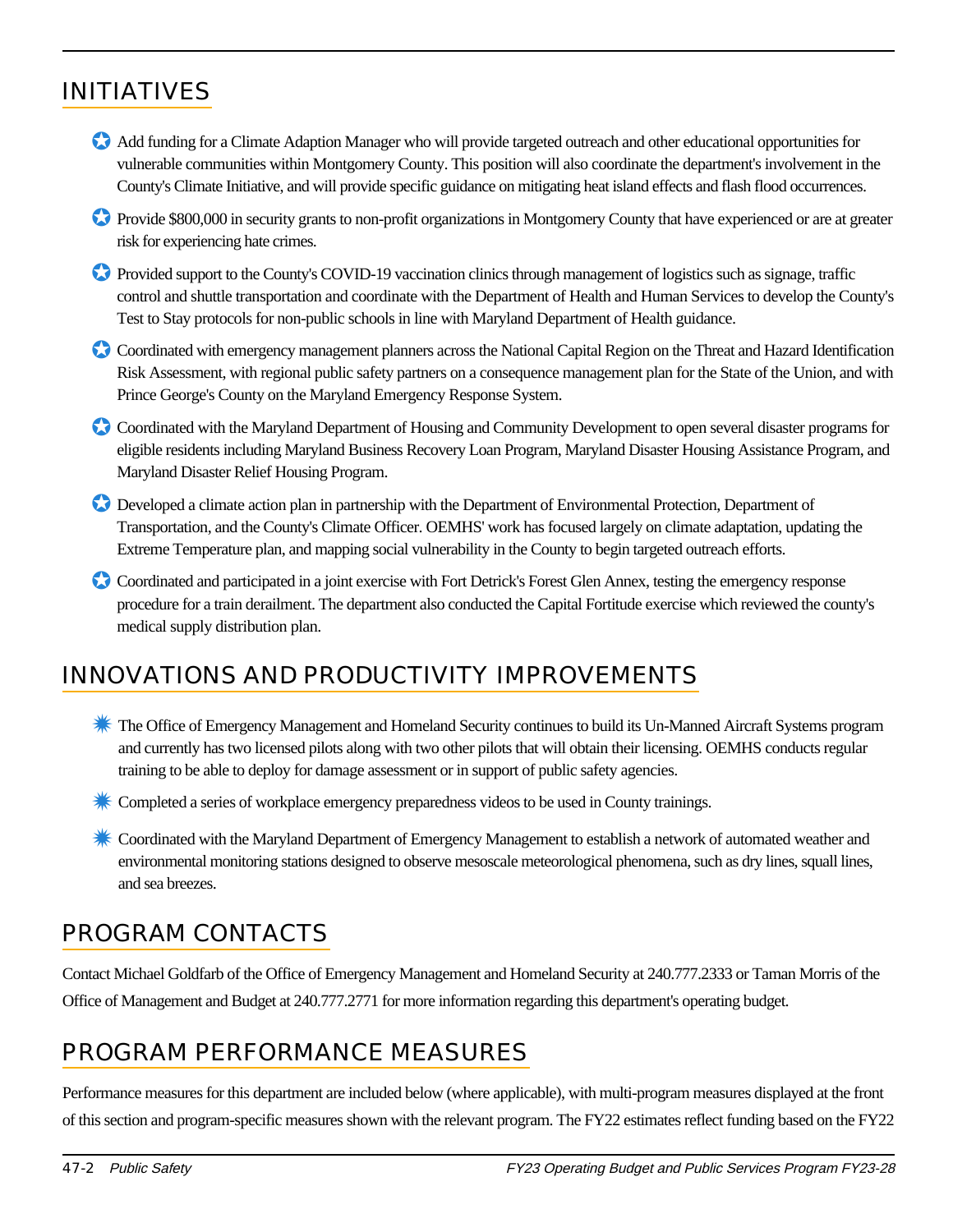Approved Budget. The FY23 and FY24 figures are performance targets based on the FY23 Recommended Budget and funding for comparable service levels in FY24.

## PROGRAM DESCRIPTIONS

#### **Administration**

The Emergency Management Administration program handles grant and financial management, office administration, budget management, procurement, and human resources. This program also includes overall policy development for the office.

| <b>FY23 Recommended Changes</b>                                                                                                                                                                          | <b>Expenditures</b> | <b>FTEs</b> |
|----------------------------------------------------------------------------------------------------------------------------------------------------------------------------------------------------------|---------------------|-------------|
| <b>FY22 Approved</b>                                                                                                                                                                                     | 1,643,547           | 5.52        |
| Add: Non-Profit Security Grants for Organizations and Facilities At High Risk of Hate Crimes                                                                                                             | 800,000             | 0.00        |
| Multi-program adjustments, including negotiated compensation changes, employee benefit changes,<br>changes due to staff turnover, reorganizations, and other budget changes affecting multiple programs. | (680, 752)          | 0.00        |
| <b>FY23 Recommended</b>                                                                                                                                                                                  | 1,762,795           | 5.52        |

#### Emergency Management Planning, Response & Recovery

The Emergency Management Planning, Response, and Recovery program represents the core programmatic activities of OEMHS. This program includes the planning, training, and exercising activities aimed at preparing the County departments, non-profit partners, critical infrastructure, and the County residents for large scale emergencies. Major threats that this program addresses include, but are not limited to, cybersecurity, impacts from climate change, terrorism and other acts of violence, major storms, pandemics, and other large scale events such as building fires. This program also includes the County Facility Emergency Action Plan and Continuity of Operations planning, employee training for emergency events, and other activities aimed at ensuring an effective countywide response to events impacting County government and our residents. It also supports the Alert Montgomery system and associated emergency alerting, preparing, and operating the Emergency Operations Center (EOC), and administration of the Hazard Materials Permitting process.

| <b>Program Performance Measures</b>                                                                                                      | <b>FY20 FY21</b> | <b>Actual Actual Estimated Target Target</b> | <b>FY22 FY23</b>     | <b>FY24</b>          |
|------------------------------------------------------------------------------------------------------------------------------------------|------------------|----------------------------------------------|----------------------|----------------------|
| Percent of County Facility Emergency Action Plans reviewed within 90 days of<br>submission/contract                                      | 100.0% 100.0%    |                                              |                      | 100.0% 100.0% 100.0% |
| Percent of employees who have completed Employee Emergency Training or Workplace<br>Violence Level                                       | 17.5% 17.8%      |                                              |                      | 18.0% 20.0% 22.0%    |
| Percent of principal County departments and offices with a COOP plan score of 2.5 or<br>higher                                           | 74.0% 91.4%      |                                              | 92.0% 92.5% 93.0%    |                      |
| Percent of County residents subscribed to Alert Montgomery (by device) based on 2012<br>U.S. Census population of 1,004,709 <sup>1</sup> | 21.7% 21.9%      |                                              |                      | 22.0% 23.0% 24.0%    |
| Percent of Emergency Management Accreditation standards met by the County <sup>2</sup>                                                   | 93.8% 100.0%     |                                              | 100.0% 100.0% 100.0% |                      |

**1** Population of the county continues to grow, and number of opt in contacts will change daily as people move into and out of the county.

**2** OEMHS re-accredited in 2021.

| <b>FY23 Recommended Changes</b>                                                      | <b>Expenditures</b> | <b>FTEs</b> |
|--------------------------------------------------------------------------------------|---------------------|-------------|
| <b>FY22 Approved</b>                                                                 | 1.778.419           | 12.78       |
| Add: Climate Adaptation Program Manager to Coordinate Countywide Climate Action Plan | 105.000             | 1.00        |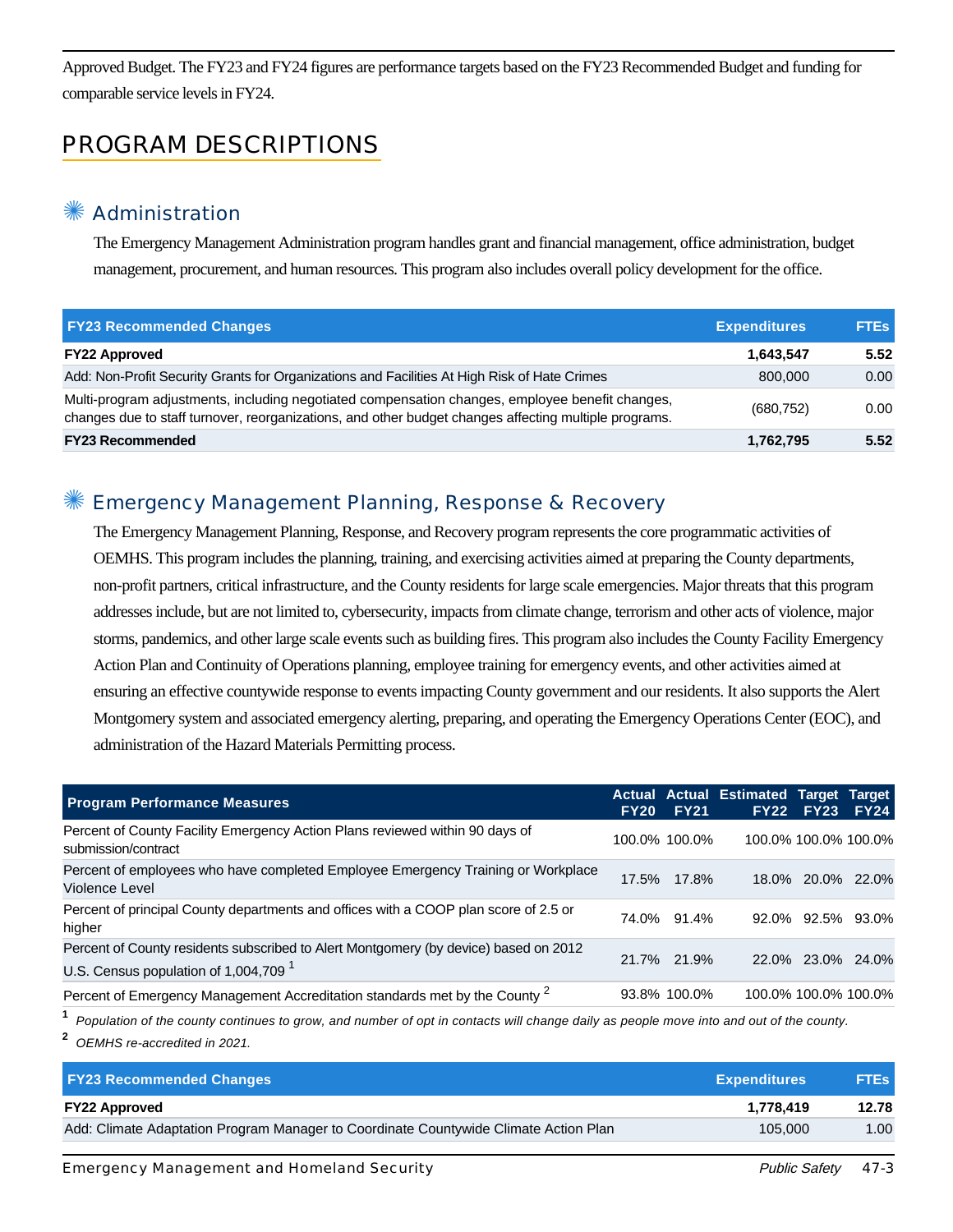| <b>FY23 Recommended Changes</b>                                                                                                                                                                          | <b>Expenditures</b> | <b>FTEs</b> |
|----------------------------------------------------------------------------------------------------------------------------------------------------------------------------------------------------------|---------------------|-------------|
| Multi-program adjustments, including negotiated compensation changes, employee benefit changes,<br>changes due to staff turnover, reorganizations, and other budget changes affecting multiple programs. | 137.099             | 0.00        |
| <b>FY23 Recommended</b>                                                                                                                                                                                  | 2,020,518           | 13.78       |

### BUDGET SUMMARY

|                                            | <b>Actual</b><br><b>FY21</b> | <b>Budget</b><br><b>FY22</b> | <b>Estimate</b><br><b>Recommended</b><br><b>FY22</b><br><b>FY23</b> |              | %Chg<br><b>Bud/Rec</b> |
|--------------------------------------------|------------------------------|------------------------------|---------------------------------------------------------------------|--------------|------------------------|
| <b>COUNTY GENERAL FUND</b>                 |                              |                              |                                                                     |              |                        |
| <b>EXPENDITURES</b>                        |                              |                              |                                                                     |              |                        |
| Salaries and Wages                         | 1,232,444                    | 1,153,805                    | 969,436                                                             | 1,311,501    | 13.7%                  |
| <b>Employee Benefits</b>                   | 316,509                      | 311,923                      | 201,852                                                             | 336,218      | 7.8%                   |
| <b>County General Fund Personnel Costs</b> | 1,548,953                    | 1,465,728                    | 1,171,288                                                           | 1,647,719    | 12.4 %                 |
| <b>Operating Expenses</b>                  | 1,154,289                    | 977,954                      | 1,012,570                                                           | 1,082,115    | 10.7%                  |
| <b>County General Fund Expenditures</b>    | 2,703,242                    | 2,443,682                    | 2,183,858                                                           | 2,729,834    | 11.7%                  |
| PERSONNEL                                  |                              |                              |                                                                     |              |                        |
| Full-Time                                  | 9                            | 11                           | 11                                                                  | 12           | 9.1%                   |
| Part-Time                                  | 1                            | 1                            | $\mathbf{1}$                                                        | $\mathbf{1}$ |                        |
| <b>FTEs</b>                                | 8.82                         | 10.82                        | 10.82                                                               | 11.82        | 9.2%                   |
| <b>REVENUES</b>                            |                              |                              |                                                                     |              |                        |
| <b>Hazardous Materials Permits</b>         | 445,575                      | 865,000                      | 865,000                                                             | 865,000      |                        |
| Other Charges/Fees                         | 22,707                       | 0                            | 0                                                                   | 0            |                        |
| Other Intergovernmental                    | 14,339                       | 0                            | $\mathbf 0$                                                         | 0            |                        |
| <b>County General Fund Revenues</b>        | 482,621                      | 865,000                      | 865,000                                                             | 865,000      |                        |
| <b>GRANT FUND - MCG</b>                    |                              |                              |                                                                     |              |                        |
| <b>EXPENDITURES</b>                        |                              |                              |                                                                     |              |                        |
| Salaries and Wages                         | 612,240                      | 746,027                      | 746,027                                                             | 812,559      | 8.9%                   |
| <b>Employee Benefits</b>                   | 106,087                      | 232,257                      | 232,257                                                             | 240,920      | 3.7%                   |
| <b>Grant Fund - MCG Personnel Costs</b>    | 718,327                      | 978,284                      | 978,284                                                             | 1,053,479    | 7.7%                   |
| <b>Operating Expenses</b>                  | 7,875,297                    | 0                            | 0                                                                   | 0            |                        |
| Capital Outlay                             | 93,160                       | $\mathbf 0$                  | $\mathbf 0$                                                         | 0            |                        |
| <b>Grant Fund - MCG Expenditures</b>       | 8,686,784                    | 978,284                      | 978,284                                                             | 1,053,479    | 7.7%                   |
| PERSONNEL                                  |                              |                              |                                                                     |              |                        |
| Full-Time                                  | 6                            | 6                            | 6                                                                   | 6            |                        |
| Part-Time                                  | 0                            | 0                            | 0                                                                   | 0            |                        |
| <b>FTEs</b>                                | 7.48                         | 7.48                         | 7.48                                                                | 7.48         |                        |
| <b>REVENUES</b>                            |                              |                              |                                                                     |              |                        |

Federal Grants 8,220,759 978,284 978,284 1,053,479 7.7 %

# **Grant Fund - MCG Revenues 8,220,759 978,284 978,284 1,053,479 7.7 %**

#### DEPARTMENT TOTALS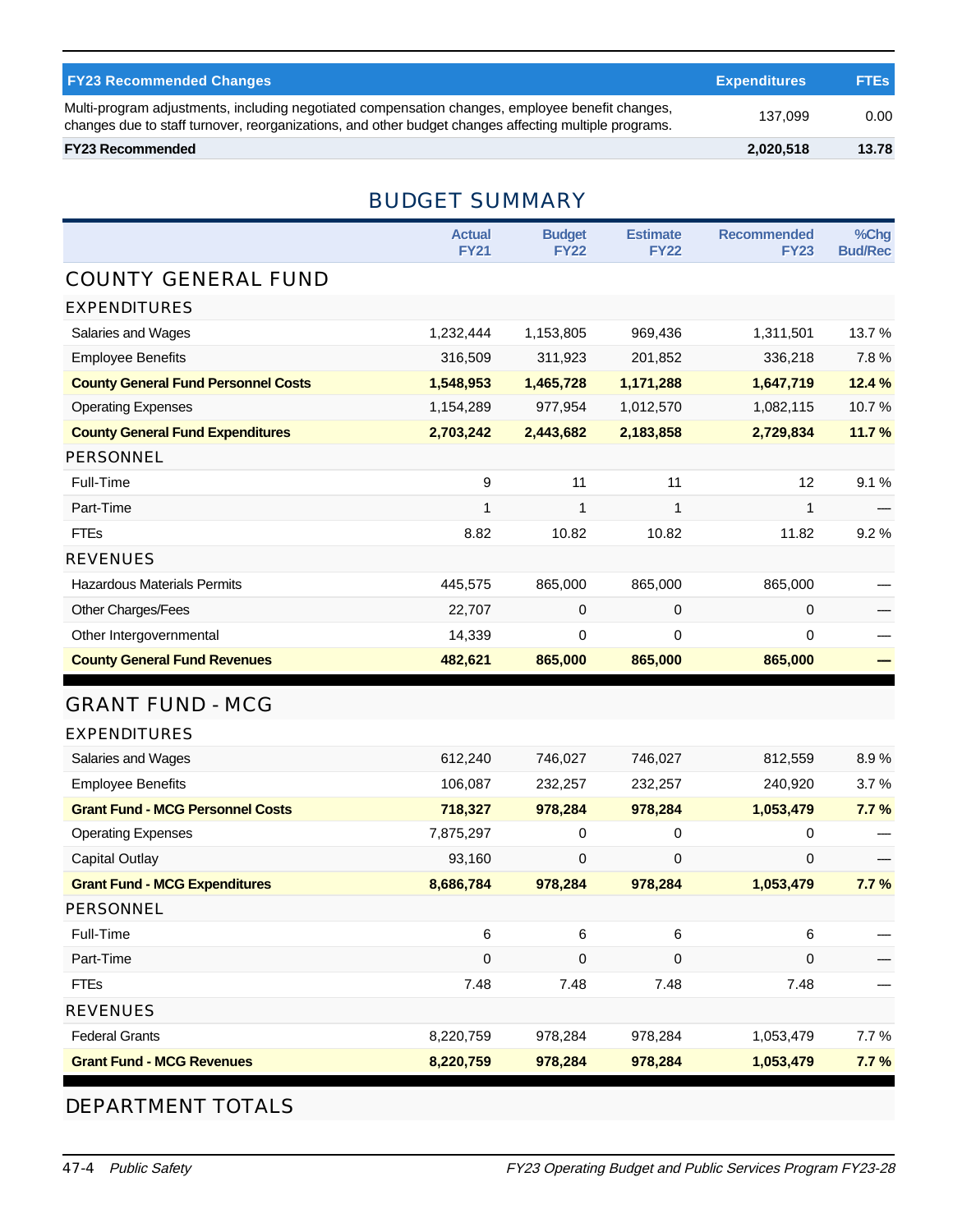#### BUDGET SUMMARY

|                                  | <b>Actual</b><br><b>FY21</b> | <b>Budget</b><br><b>FY22</b> | <b>Estimate</b><br><b>FY22</b> | <b>Recommended</b><br><b>FY23</b> | %Chg<br><b>Bud/Rec</b> |
|----------------------------------|------------------------------|------------------------------|--------------------------------|-----------------------------------|------------------------|
| <b>Total Expenditures</b>        | 11,390,026                   | 3.421.966                    | 3,162,142                      | 3,783,313                         | 10.6%                  |
| <b>Total Full-Time Positions</b> | 15                           | 17                           | 17                             | 18                                | 5.9%                   |
| <b>Total Part-Time Positions</b> | 1                            |                              |                                | 1                                 | -                      |
| <b>Total FTEs</b>                | 16.30                        | 18.30                        | 18.30                          | 19.30                             | 5.5%                   |
| <b>Total Revenues</b>            | 8,703,380                    | 1.843.284                    | 1,843,284                      | 1,918,479                         | 4.1%                   |

#### FY23 RECOMMENDED CHANGES

|                                                                                                                                              | <b>Expenditures FTEs</b> |      |
|----------------------------------------------------------------------------------------------------------------------------------------------|--------------------------|------|
| <b>COUNTY GENERAL FUND</b>                                                                                                                   |                          |      |
| <b>FY22 ORIGINAL APPROPRIATION</b>                                                                                                           | 2,443,682 10.82          |      |
| Changes (with service impacts)                                                                                                               |                          |      |
| Add: Non-Profit Security Grants for Organizations and Facilities At High Risk of Hate Crimes [Administration]                                | 800,000 0.00             |      |
| Add: Climate Adaptation Program Manager to Coordinate Countywide Climate Action Plan [Emergency<br>Management Planning, Response & Recovery] | 105,000 1.00             |      |
| Other Adjustments (with no service impacts)                                                                                                  |                          |      |
| Increase Cost: Annualization of FY22 Personnel Costs                                                                                         | 55,524 0.00              |      |
| Increase Cost: Annualization of FY22 Compensation Increases                                                                                  | 21,643 0.00              |      |
| Increase Cost: FY23 Compensation Adjustment                                                                                                  | 14,124 0.00              |      |
| Increase Cost: Printing and Mail Adjustment                                                                                                  | 1,592                    | 0.00 |
| Increase Cost: Motor Pool Adjustment                                                                                                         | 569                      | 0.00 |
| Decrease Cost: Retirement Adjustment                                                                                                         | (11,300)                 | 0.00 |
| Decrease Cost: Elimination of One-Time Items Approved in FY22                                                                                | (701,000)                | 0.00 |
| <b>FY23 RECOMMENDED</b>                                                                                                                      | 2,729,834 11.82          |      |
| <b>GRANT FUND - MCG</b>                                                                                                                      |                          |      |
| <b>FY22 ORIGINAL APPROPRIATION</b>                                                                                                           | 978.284                  | 7.48 |
| <b>Other Adjustments (with no service impacts)</b>                                                                                           |                          |      |
| Increase Cost: Annualization of FY22 Personnel Costs                                                                                         | 75,195                   | 0.00 |
| <b>FY23 RECOMMENDED</b>                                                                                                                      | 1.053.479                | 7.48 |

#### PROGRAM SUMMARY

| <b>Program Name</b>                                | <b>FY22 APPR</b><br><b>Expenditures</b> | <b>FY22 APPR</b><br><b>FTEs</b> | <b>FY23 REC</b><br><b>Expenditures</b> | <b>FY23 REC</b><br><b>FTES</b> |
|----------------------------------------------------|-----------------------------------------|---------------------------------|----------------------------------------|--------------------------------|
| Administration                                     | 1.643.547                               | 5.52                            | 1.762.795                              | 5.52                           |
| Emergency Management Planning, Response & Recovery | 1.778.419                               | 12.78                           | 2,020,518                              | 13.78                          |